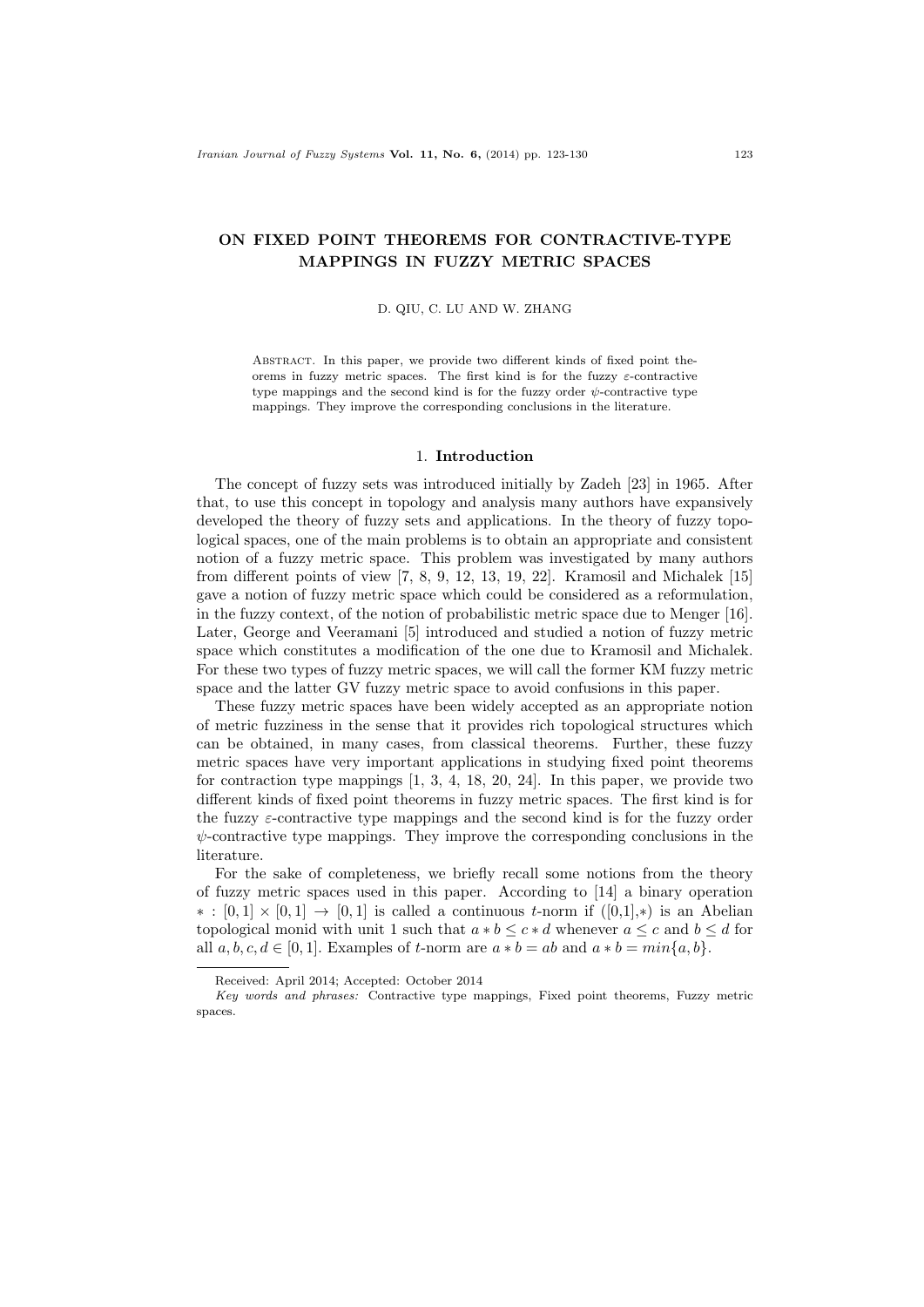**Definition 1.1.** (Kramosil and Michalek [15]) The 3-tuple  $(X, M, T)$  is said to be a KM fuzzy metric space if  $X$  is an arbitrary nonempty set,  $T$  is a t-norm and M is a fuzzy set on  $X^2 \times [0,\infty)$  satisfying the following conditions, for all  $x, y, z \in X, t, s > 0$ :

 $(KM-1)$   $M(x, y, 0) = 0$ , (KM-2)  $M(x, y, t) = 1$  for all  $t > 0$  if and only if  $x = y$ , (KM-3)  $M(x, y, t) = M(y, x, t),$ (KM-4)  $M(x, z, t + s) \geq T(M(x, y, t), M(y, z, s)),$ (KM-5)  $M(x, y, \cdot) : [0, \infty) \to [0, 1]$  is left continuous.

**Definition 1.2.** (George and Veeramani [5]) The 3-tuple  $(X, M, T)$  is said to be a GV fuzzy metric space if  $X$  is an arbitrary nonempty set,  $T$  is a continuous  $t$ -norm and M is a fuzzy set on  $X^2 \times (0, \infty)$  satisfying the following conditions, for all  $x, y, z \in X, t, s > 0$ :

(GV-1)  $M(x, y, t) > 0$ , (GV-2)  $M(x, y, t) = 1$  if and only if  $x = y$ , (GV-3)  $M(x, y, t) = M(y, x, t),$ (GV-4)  $M(x, z, t + s) \geq T(M(x, y, t), M(y, z, s)),$ (GV-5)  $M(x, y, \cdot) : (0, \infty) \to (0, 1]$  is continuous.

**Definition 1.3.** [11] Let  $(X, M, *)$  be a KM (or GV) fuzzy metric space. The fuzzy metric M (or the fuzzy metric space  $(X, M, *)$  is said to be non-Archimedean if it satisfies for each  $x, y, z \in X$  and each  $t > 0$ 

$$
M(x, z, t) \ge M(x, y, t) * M(y, z, t).
$$

**Definition 1.4.** [6] A sequence  $(x_i)_{i\in\mathbb{N}}$  in a KM (or GV) fuzzy metric space  $(X, M)$ is said to be Cauchy if  $\lim_{i,j\to\infty} M(x_i, x_j, t) = 1$  for all  $t > 0$ ; a sequence  $(x_i)_{i\in\mathbb{N}}$  in X converges to x iff  $\lim_{i\to\infty} M(x_i, x, t) = 1$  for all  $t > 0$ ; a mapping  $f : X \to X$  is said to be continuous if  $fx_n \to fx$  whenever  $(x_n)$  is a sequence in X convergent to  $\hat{x}$ .

**Definition 1.5.** [17] Let  $(X,M^*)$  be a KM (or GV) fuzzy metric space and  $0 < \varepsilon$ 1. A mapping  $f: X \to X$  is called fuzzy  $\varepsilon$ -contractive if  $M(fx, fy, t) > M(x, y, t)$ whenever  $1 - \varepsilon < M(x, y, t) < 1$ .

**Theorem 1.6.** (Theorem 2.7 of [17]) Let  $(X, M, *)$  be a GV fuzzy metric space and let  $f: X \to X$  be a fuzzy  $\varepsilon$ -contractive mapping. Suppose that for some  $x \in X$ , the sequence  $(f^n x)_{n \in \mathbb{N}}$  contains a convergent subsequence and let  $\zeta \in X$  be its limit. If there exists  $t_0 > 0$  such that  $M(x, fx, t_0) > 1 - \varepsilon$  and  $M(\zeta, f\zeta, t_0) > 1 - \varepsilon$ , then  $\zeta$ is a fixed point of f.

**Definition 1.7.** [2] Let  $\preceq$  be an order relation on X. A mapping  $f : X \to X$  is called nondecreasing w.r.t  $\preceq$  if  $x \preceq y$  implies  $fx \preceq fy$ .

**Definition 1.8.** [2] Let  $(X, \preceq)$  be a partially ordered set, let  $(X, M, *)$  be a KM (or GV) fuzzy metric space, and let  $\psi$  be a function from [0, 1] to [0, 1]. A mapping  $f: X \to X$  is called a fuzzy order  $\psi$ -contractive mapping if the following implication holds:

$$
x, y \in X, x \le y \Rightarrow [M(fx, fy, t) \ge \psi(M(x, y, t)) \,\forall t > 0].
$$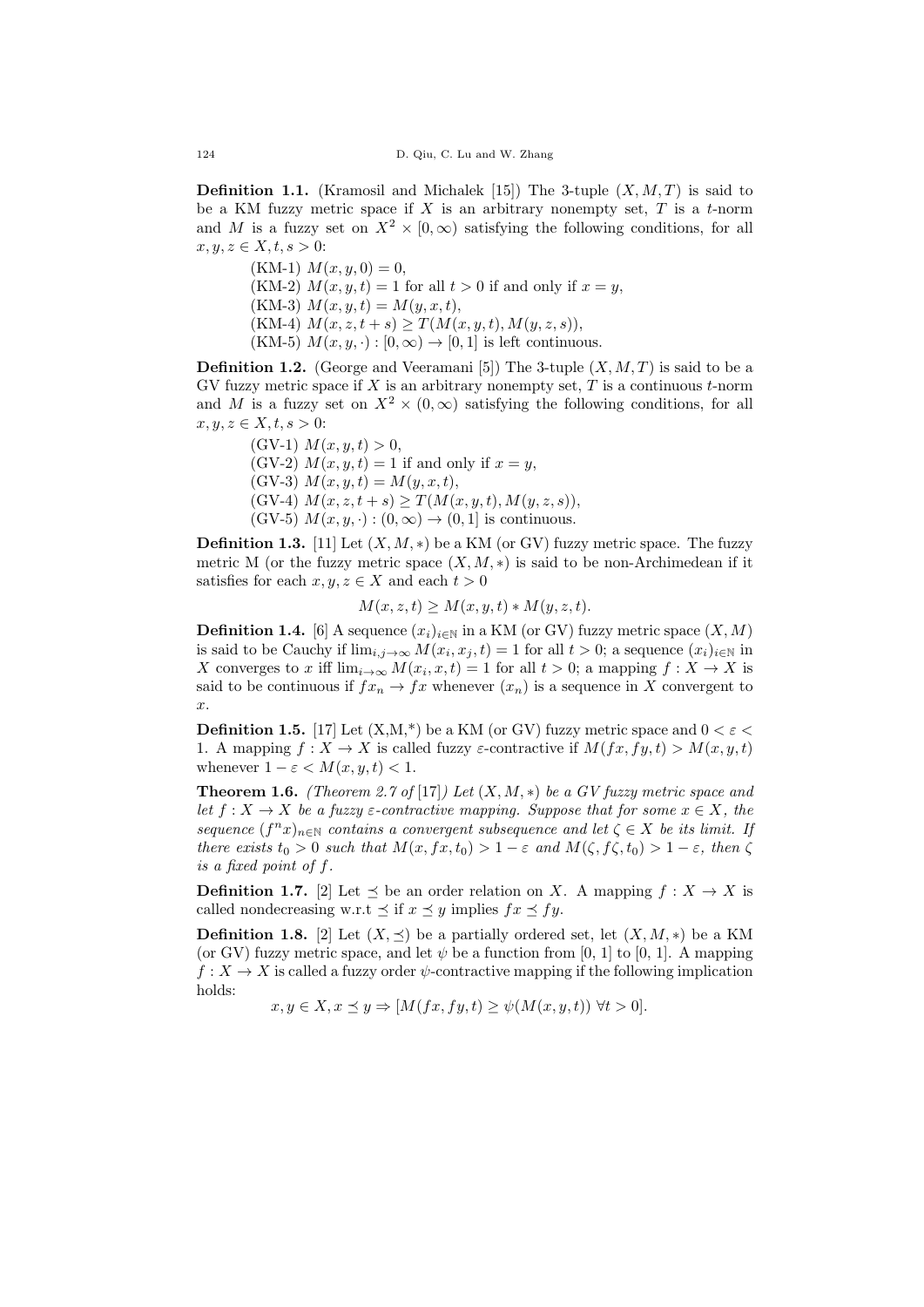On Fixed Point Theorems for Contractive-type Mappings in Fuzzy Metric Spaces 125

#### 2. Main Results

In the first part of this section we show that actually only one of the conditions:  $M(x, f(x), t_0) > 1-\varepsilon$  and  $M(\zeta, f\zeta, t_0) > 1-\varepsilon$  is sufficient to guarantee the existence of a fixed point for a fuzzy  $\varepsilon$ -contractive mapping.

**Theorem 2.1.** Let  $(X, M, *)$  be a GV fuzzy metric space and let  $f : X \to X$  be a fuzzy  $\varepsilon$ -contractive mapping. Suppose that for some  $x \in X$ , the sequence  $(f^n x)_{n \in \mathbb{N}}$ contains a convergent subsequence and let  $\zeta \in X$  be its limit. If there exists  $t_0 > 0$ such that  $M(\zeta, f\zeta, t_0) > 1 - \varepsilon$ , then  $\zeta$  is a fixed point of f.

*Proof.* Due to Theorem 2.3 in [17], there exists a positive integer k such that  $f^k \zeta =$ ζ. The desired result follows from Proposition 2.6 in [17].

**Theorem 2.2.** Let  $(X, M, *)$  be a GV fuzzy metric space and let  $f : X \to X$  be a fuzzy  $\varepsilon$ -contractive mapping. Suppose that for some  $x \in X$ , the sequence  $(f^n x)_{n \in \mathbb{N}}$ contains a convergent subsequence and let  $\zeta \in X$  be its limit. If there exists  $t_0 > 0$ such that  $M(x, fx, t_0) > 1 - \varepsilon$ , then  $\zeta$  is a fixed point of f.

*Proof.* Since f is a fuzzy  $\varepsilon$ -contractive mapping and  $M(x, fx, t_0) > 1 - \varepsilon$ , one can get that

$$
1 - \varepsilon < M(x, fx, t_0) \le M(f(x), f^2x, t_0) \le M(f^2x, f^3x, t_0) \le \cdots \tag{1}
$$

From the above inequality, it follows that the sequence  $(M(f^n x, f^{n+1} x, t_0))_{n \in \mathbb{N}}$  is nondecreasing and bounded in [0, 1], therefore it is convergent. On the other hand, suppose  $(f^{n_i}x)_{i\in\mathbb{N}}$  is a convergent subsequence of the iterative sequence  $(f^nx)_{n\in\mathbb{N}}$ and  $\zeta = \lim_{i \to \infty} f^{n_i}x$ . Now, by the continuities of f and fuzzy metric M (see Lemma 1.4 and 2.2 in  $[17]$ , we have that

$$
M(f^{n_i}(x), f^{n_i+1}x, t) \to M(\zeta, f\zeta, t), \forall t > 0, \text{ as } i \to \infty.
$$
 (2)

Consequently, we get that

$$
M(f^n x, f^{n+1} x, t_0) \to M(\zeta, f\zeta, t_0), \text{ as } n \to \infty.
$$
 (3)

By the monotonicity of the sequence  $(M(f^n x, f^{n+1} x, t_0))_{n \in \mathbb{N}}$  and the inequality (1), we obtain that  $M(\zeta, f\zeta, t_0) > 1 - \varepsilon$ . Thus the desired result follows from Theorem 2.1.

Now we present an improved result which shows a sufficient and necessary condition for a periodic point to be a fixed point. For the sake of simplicity, denote zero and one time iteration as  $f^0 x = x$  and  $f^1 x = fx$ , respectively.

**Theorem 2.3.** Let  $(X, M, *)$  be a GV fuzzy metric space and let  $f : X \to X$  be a fuzzy  $\varepsilon$ -contractive mapping. Suppose that for some  $x \in X$ , the sequence  $(f^n x)_{n \in \mathbb{N}}$ contains a convergent subsequence and let  $\zeta \in X$  be its limit. The point  $\zeta$  is a fixed point of f if and only if there exists some  $t_0 > 0$  such that  $M(f^{k_0}x, f^{k_0+1}x, t_0) >$  $1 - \varepsilon$  for some non-negative integer  $k_0$ .

*Proof.* By Theorem 2.3 in [17], the point  $\zeta$  is a periodic point of f. Suppose  $\zeta$  is a fixed point of f, that is,  $f\zeta = \zeta$ . Thus we have  $M(\zeta, f\zeta, t) = 1$  for all  $t > 0$ . By the continuities of f and fuzzy metric  $M$  (see Lemma 1.4 and 2.2 in [17]), we have that

$$
M(f^n x, f^{n+1} x, t) \to M(\zeta, f\zeta, t) = 1, \forall t > 0, \text{ as } n \to \infty.
$$
 (4)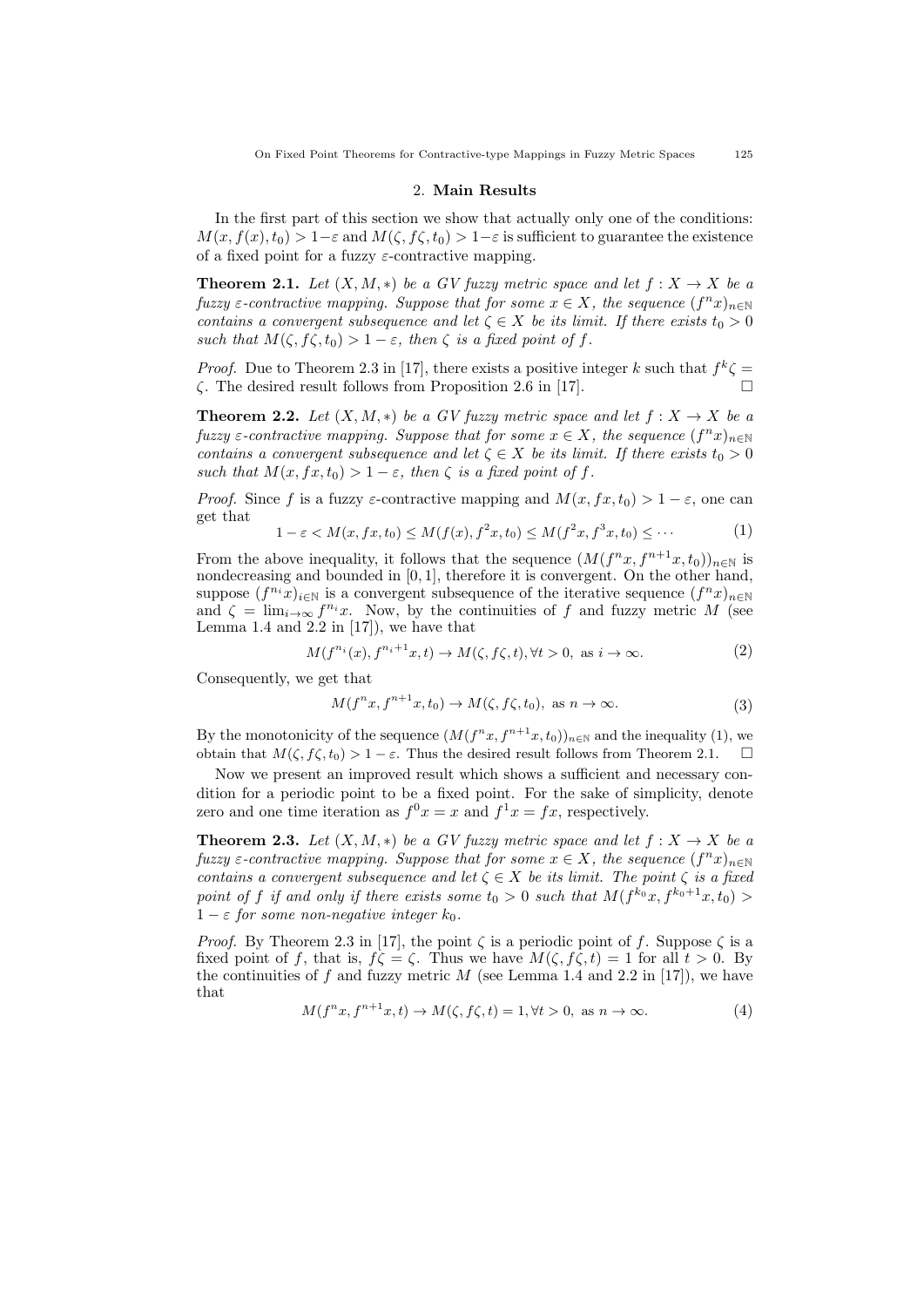Consequently, there exists a non-negative integer N such that  $M(f^n x, f^{n+1} x, t)$  $1 - \varepsilon$  for all  $t > 0$  and  $n \geq N$ . Thus we can choose any  $t_0 > 0$  and  $k_0 \geq N$  with the required property.

Conversely, suppose there exists  $t_0 > 0$  such that  $M(f^{k_0}x, f^{k_0+1}x, t_0) > 1 - \varepsilon$ for some non-negative integer  $k_0$ . Then by a similar proof of Theorem 2.2, we can get the desired result.

Remark 2.4. Theorem 2.3 is an improved version of Proposition 2.6 of [17].

**Example 2.5.** Let  $X = (0, \infty)$ ,  $a * b = ab$  and  $M(x, y, t) = min\{x, y\}/max\{x, y\}$ **Example 2.5.** Let  $X = (0, \infty)$ ,  $a * b = ab$  and  $M(x, y, t) = min\{x, y\}/max\{x, y\}$ <br>for all  $t > 0$ . Then  $(X, M, *)$  is a complete GV fuzzy metric space. Since  $\sqrt{t} > t$  for all  $t \in (0,1)$ , the mapping  $f: X \to X$ ,  $fx = \sqrt{x}$ , is fuzzy  $\varepsilon$ -contractive for every  $\varepsilon \in (0,1)$ . The iterative sequence  $(f^{n}(1/2))_{n\in\mathbb{N}}$  is convergent to 1. If let  $\varepsilon_0 = 1/2$ and  $t_0 = 1/2$ , then we have  $M(1/2, f(1/2), 1/2) = \sqrt{1/2} > 1 - \varepsilon_0$ . By Theorem 2, we get that 1 is a fixed point of f. However, if let  $\varepsilon_0 = 1/10$  and  $t_0 = 1/2$ , then by a simple calculation we have that  $M(1/2, f(1/2), 1/2) = \sqrt{1/2} < 1 - \varepsilon_0$  but  $M(f^2(1/2), f^3(1/2), 1/2) = \sqrt[8]{1/2} > 1 - \varepsilon_0$ . Now Theorem 2.2 cannot be applied, but it follows from Theorem 2.3 that 1 is a fixed point of  $f$ .

In [2], the authors proved the following fixed point theorem in complete ordered non-Archimedean fuzzy metric spaces with the t-norm of  $Had\ddot{z}i\acute{c}$ -type.

**Theorem 2.6.** [2] Let  $(X, \preceq)$  be a partially ordered set and  $(X, M, *)$  be a complete non-Archimedean KM fuzzy metric space with  $*$  of Hadžić-type. Let  $\psi : [0,1] \rightarrow$ [0,1] be a continuous, nondecreasing function and let  $f: X \rightarrow X$  be a fuzzy order  $\psi$ -contractive and nondecreasing mapping w.r.t  $\preceq$ . Suppose that either

$$
f \text{ is continuous}, \tag{5}
$$

or

 $x_n \preceq x \forall n$ , whenever  $\{x_n\} \subset X$  is nondecreasing sequence with  $x_n \to x \in X$ holds. If there exists  $x_0 \in X$  such that

$$
x_0 \le fx_0, \quad \lim_{n \to \infty} \psi^n(M(x_0, fx_0, t)) = 1 \tag{6}
$$

for each  $t > 0$ , then f has a fixed point.

Following the idea from [18], we prove that this theorem holds even if the t-norm of  $Hadžić-type$  is replaced by an arbitrary continuous t-norm. In other words, we can show that it is true in any complete non-Archimedean fuzzy metric space.

**Theorem 2.7.** Let  $(X, \prec)$  be a partially ordered set and  $(X, M, *)$  be a complete non-Archimedean KM fuzzy metric space. Let  $\psi : [0,1] \rightarrow [0,1]$  be a continuous, nondecreasing function and let  $f : X \rightarrow X$  be a fuzzy order  $\psi$ -contractive and nondecreasing mapping w.r.t  $\preceq$ . Suppose that either

$$
f \text{ is continuous},\tag{7}
$$

or

 $x_n \preceq x \forall n$ , whenever  $\{x_n\} \subset X$  is nondecreasing sequence with  $x_n \to x \in X$ holds. If there exists  $x_0 \in X$  such that

$$
x_0 \preceq fx_0, \quad \lim_{n \to \infty} \psi^n(M(x_0, fx_0, t)) = 1 \tag{8}
$$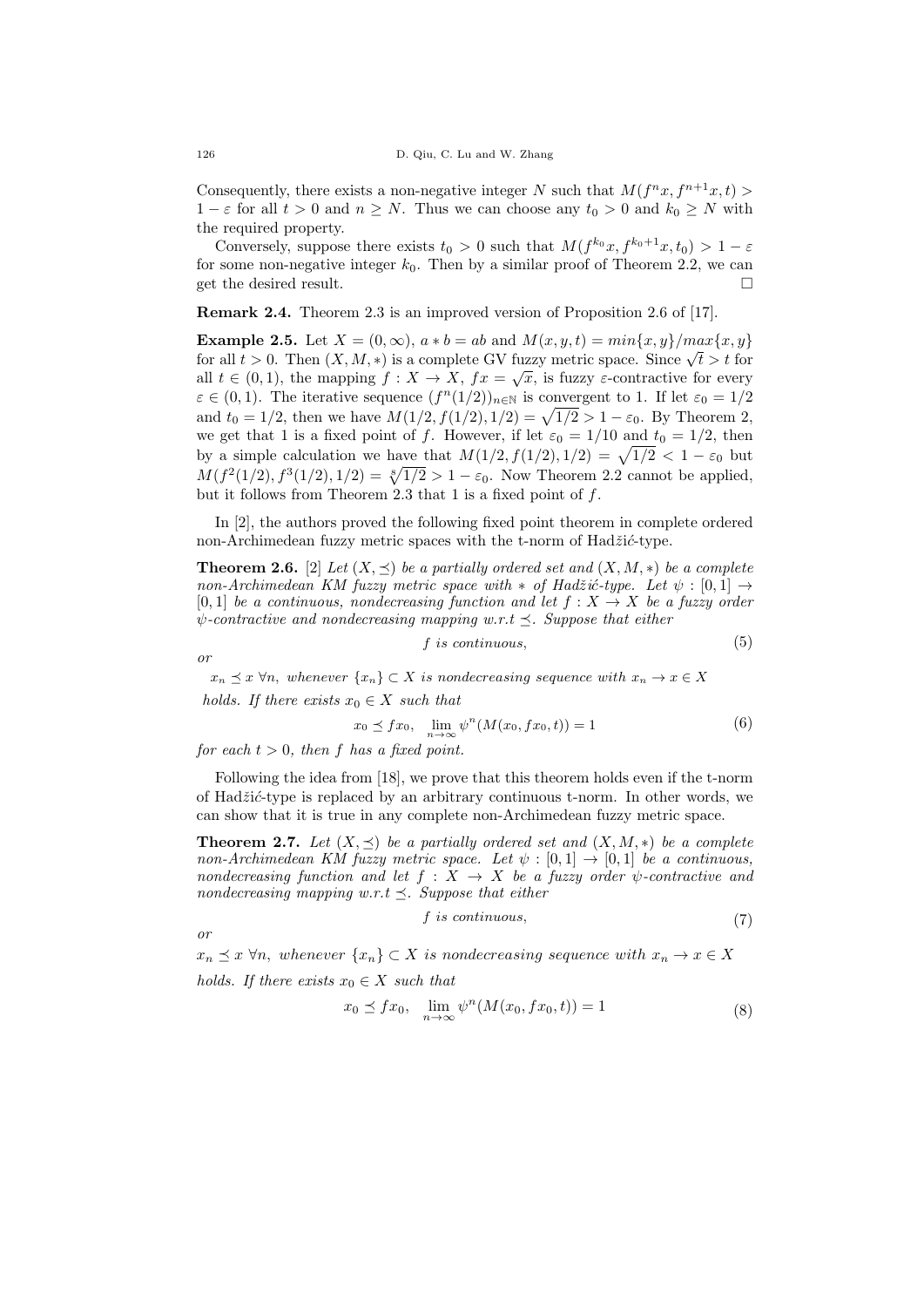for each  $t > 0$ , then f has a fixed point.

*Proof.* Let  $x_n = fx_{n-1}$  for  $n \in \{1, 2, ...\}$ . Since  $x_0 \preceq fx_0$  and f is nondecreasing w.r.t  $\preceq$ , we get

$$
x_0 \preceq x_1 \preceq x_2 \preceq \cdots \preceq x_n \preceq \cdots. \tag{9}
$$

In order to prove  ${x_n}_{n\in\mathbb{N}}$  is a Cauchy sequence, for any given  $t > 0$ , there are two cases to consider.

Case 1:  $M(x_0, fx_0, t) = 1$ .

In this case, we have  $\psi(1) = \lim_{n \to \infty} \psi(\psi^n(1)) = \lim_{n \to \infty} \psi^n(1) = 1$ , that is,  $\psi(1) = 1$ . Then since f is fuzzy order  $\psi$ -contractive, by induction we obtain

$$
M(x_n, x_{n+1}, t) \ge \psi^n(M(x_0, fx_0, t)) = \psi^n(1) = 1, \forall n \in \mathbb{N}
$$
 (10)

which implies  $M(x_n, x_{n+1}, t) = 1$  for all  $n \in \mathbb{N}$ . For any  $m, n \in \mathbb{N}$  satisfying  $m \geq n$ , we have

$$
M(x_n, x_m, t) \ge M(x_n, x_{n+1}, t) * M(x_{n+1}, x_{n+2}, t) * \cdots * M(x_{m-1}, x_m, t) = 1.
$$

Hence, it is obvious that for each  $\varepsilon \in (0,1)$ , there exists  $n_0 \in \mathbb{N}$  such that  $M(x_n, x_m, t) > 1 - \varepsilon$  for all  $m, n \geq n_0$ .

Case 2:  $M(x_0, fx_0, t) < 1$ .

Suppose  $M(x_0, fx_0, t) = k_0 < 1$ . Since  $\psi$  is nondecreasing and  $\lim_{n \to \infty} \psi^n(k_0) =$ 1, we have  $\lim_{n\to\infty}\psi^n(k)=1$  for  $k\in[k_0,1]$ . In addition, we can get that  $\psi(1)=1$ and  $\psi(k) > k$  for  $k \in [k_0, 1)$ . In fact, assume there exists  $k \in [k_0, 1)$  such that  $\psi(k) \leq k$ , again since  $\psi$  is nondecreasing we get that  $\psi^{n}(k) \leq k$  for all  $n \in \{1, 2, ...\}$ , a contradiction. Since  $1 \ge \psi(1) = \lim_{k \to 1} \psi(k) \ge \lim_{k \to 1} k = 1$ , we have  $\psi(1) = 1$ .

As in Case 1 we can get

$$
M(x_n, x_{n+1}, t) \ge \psi^n(M(x_0, fx_0, t)) = \psi^n(k_0), \forall n \in \mathbb{N}.
$$
\n(11)

By taking the limit as  $n \to \infty$  we have

$$
\lim_{n \to \infty} M(x_n, x_{n+1}, t) = 1.
$$
\n(12)

Suppose there exists  $\varepsilon_0 \in (0,1)$  such that for every  $i \in \mathbb{N}$  there are  $m(i), n(i) \in \mathbb{N}$ with  $m(i) > n(i) \geq i$  and

$$
M(x_{n(i)}, x_{m(i)}, t) \le 1 - \varepsilon_0. \tag{13}
$$

Notice that if there exists such  $\varepsilon_0$ , then the above inequality also holds for any  $\varepsilon \in (0, \varepsilon_0]$ . Therefore, without loss of generality, we assume  $\varepsilon_0 \in (0, 1 - k_0)$ . For each i, let  $m(i)$  be the least integer exceeding  $n(i)$  satisfying the inequality (13), that is,

$$
M(x_{n(i)}, x_{m(i)-1}, t) > 1 - \varepsilon_0.
$$
\n(14)

Then, for each  $i \in \mathbb{N}$ , we have

$$
\begin{aligned}\n1 - \varepsilon_0 &\geq M(x_{n(i)}, x_{m(i)}, t) \\
&\geq M(x_{n(i)}, x_{m(i)-1}, t) * M(x_{m(i)-1}, x_{m(i)}, t) \\
&\geq (1 - \varepsilon_0) * M(x_{m(i)-1}, x_{m(i)}, t).\n\end{aligned} \tag{15}
$$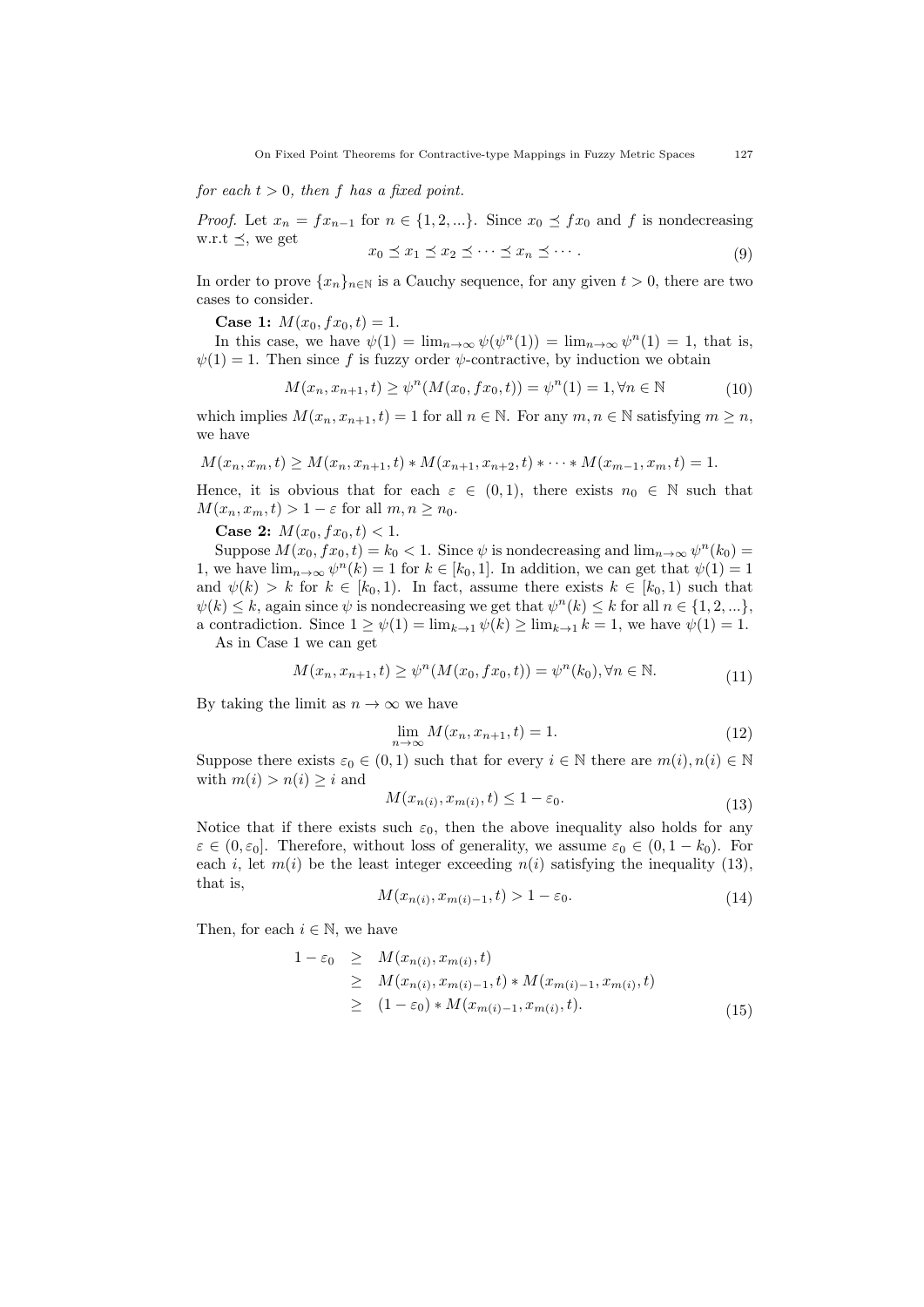Since  ${M(x_n, x_{n+1}, t)}_{n \in \mathbb{N}}$  is a nondecreasing sequence and  $\lim_{n \to \infty} M(x_n, x_{n+1}, t)$ 1, from the above inequality we obtain

$$
\lim_{i \to \infty} M(x_{n(i)}, x_{m(i)}, t) = 1 - \varepsilon_0. \tag{16}
$$

Then, since  $x_{n(i)} \preceq x_{m(i)}$  and f is fuzzy order  $\psi$ -contractive, we get

$$
1 - \varepsilon_0 \geq M(x_{n(i)}, x_{m(i)}, t)
$$
  
\n
$$
\geq M(x_{n(i)}, x_{n(i)+1}, t) * M(x_{n(i)+1}, x_{m(i)+1}, t) * M(x_{m(i)+1}, x_{m(i)}, t)
$$
  
\n
$$
\geq M(x_{n(i)}, x_{n(i)+1}, t) * \psi(M(x_{n(i)}, x_{m(i)}, t)) * M(x_{m(i)+1}, x_{m(i)}, t).
$$
 (17)

Taking the limit as  $i \to \infty$  and using (17), we have

$$
1 - \varepsilon_0 \geq 1 * \psi(1 - \varepsilon_0) * 1 = \psi(1 - \varepsilon_0). \tag{18}
$$

Since we have assumed  $\varepsilon_0 \in (0, 1 - k_0)$ , that is,  $1 - \varepsilon_0 > k_0$ , from (18) we get

$$
1 - \varepsilon_0 \ge \psi(1 - \varepsilon_0) > 1 - \varepsilon_0,\tag{19}
$$

which is a contradiction. Therefore, for each  $\varepsilon \in (0,1)$ , there exists  $n_0 \in \mathbb{N}$  such that  $M(x_n, x_m, t) > 1 - \varepsilon$  for all  $m, n \ge n_0$ .

From what has been discussed above, for the arbitrariness of  $t > 0$ , we get that  ${x_n}_{n\in\mathbb{N}}$  is a Cauchy sequence. Since X is complete, then there exists  $x \in X$ satisfying  $\lim_{n\to\infty} x_n = x$ .

Now, if f is continuous then from  $x_{n+1} = fx_n$ , we have  $x = fx$ . While if the condition (8) holds, then we have

$$
M(x_{n+1}, fx, t) = M(fx_n, fx, t) \ge \psi(M(x_n, x, t)), \forall n \in \mathbb{N}, t > 0.
$$
 (20)

Letting  $n \to \infty$  it follows

$$
M(x, fx, t) \ge \psi(1) = 1, \forall t > 0,
$$
\n(21)

which implies  $fx = x$ . We complete the whole proof here.

**Example 2.8.** (This example is partly quoted from [2].) Let 
$$
X = (0, \infty)
$$
,  $a * b = ab$  and  $M(x, y, t) = min\{x, y\}/max\{x, y\}$  for all  $t > 0$ . Then  $(X, M, *)$  is a complete non-Archimedean KM fuzzy metric space. Consider the following relation on X:

$$
x \preceq y \Leftrightarrow (x = y \text{ or } x, y \in [1, 4], x \le y). \tag{22}
$$

It is easy to see that  $\preceq$  is a partial order on X. Define a self map f of X as follows:

$$
fx = \begin{cases} 2x, & 0 < x < 1, \\ \frac{x+5}{3}, & 1 \le x \le 4, \\ 2x - 5, & x > 4. \end{cases} \tag{23}
$$

Now, it is easy to see that f is continuous and nondecreasing w.r.t  $\prec$ . In addition, define a continuous nondecreasing mapping  $\psi : [0, 1] \to [0, 1]$  as follows:

$$
\psi(t) = \begin{cases} \frac{t}{2}, & 0 \le t < \frac{1}{4}, \\ \left(\frac{4\sqrt{2}-1}{2}\right)t + \frac{1-2\sqrt{2}}{4}, & \frac{1}{4} \le t < \frac{1}{2}, \\ \sqrt{t}, & \frac{1}{2} \le t \le 1. \end{cases}
$$
(24)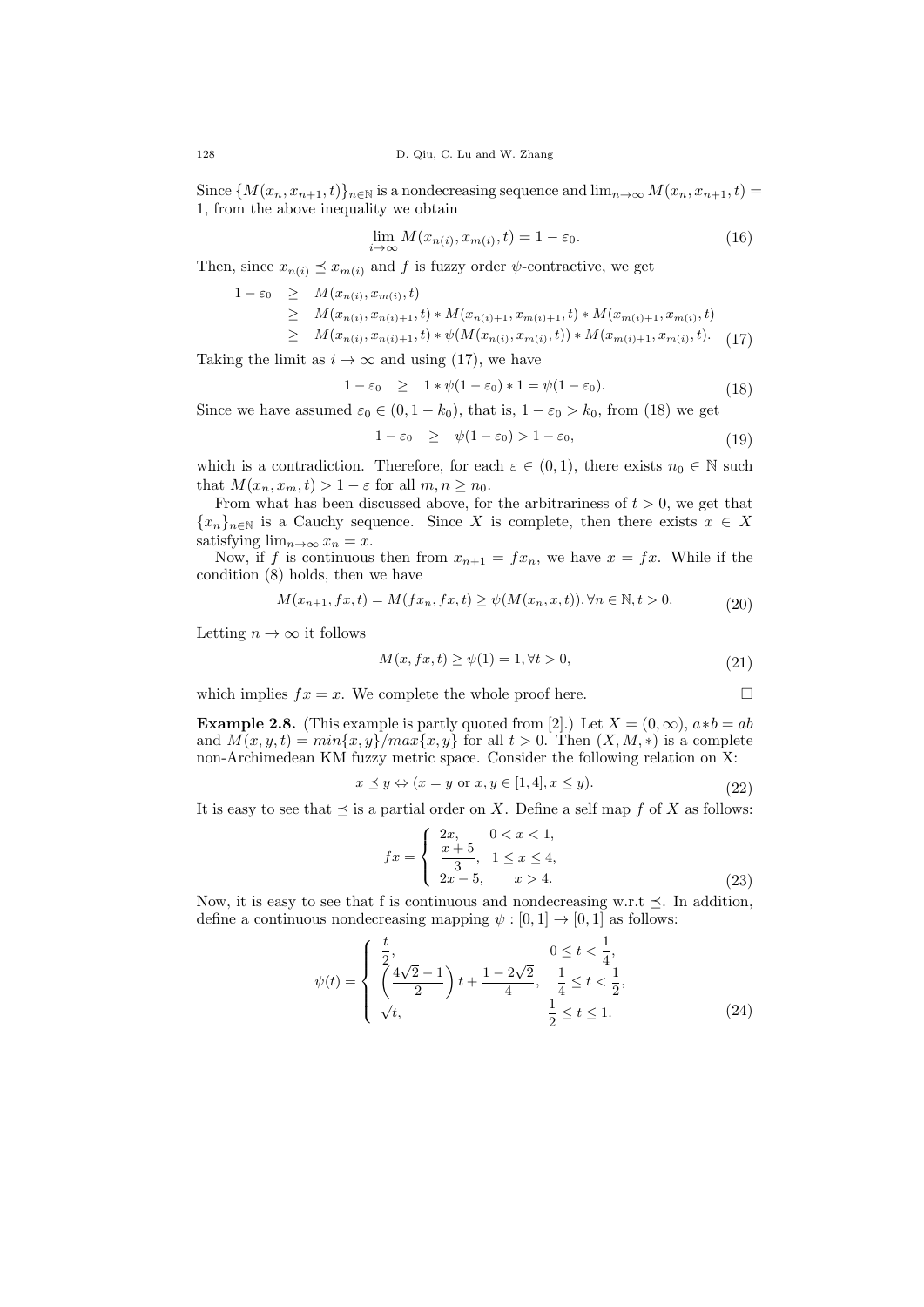Now we prove that f is fuzzy order  $\psi$ -contractive. Indeed, by the definition of  $\psi$ , one can see  $\psi(t) \leq \sqrt{t}$  for all  $t \in [0,1]$ . Thus from the argument of Example 2.5 in [2], it follows that  $M(fx, fy, t) \geq \psi(M(x, y, t))$  for all  $x, y \in X$  with  $x \preceq y$ . However, since ∗ is not a t-norm of Hadžić-type, Theorem 2.4 (i.e., Theorem 2.3 of [2]) can not be applied. Furthermore, since  $\psi(t)$  is not always greater than t for  $t \in (0,1)$ , Theorem 2.4 of [2] can not be applied, either. On the other hand, for  $x_0 = 2$ , we have  $2 = x_0 \leq fx_0 = 7/3$  and for each  $t > 0$ ,

$$
\lim_{n \to \infty} \psi^n(M(x_0, fx_0, t)) = \lim_{n \to \infty} \psi^n(\frac{6}{7}) = \lim_{n \to \infty} (\frac{6}{7})^{\frac{1}{2^n}} = 1.
$$
\n(25)

Hence all conditions of Theorem 2.5 are satisfied and so  $f$  has a fixed point on  $X$ .

### 3. Conclusions

In [17], by an elegant proof, D. Mihet answered into affirmative an open question raised by A. Razani in [21]. In this paper, we have improved the corresponding conclusions in [17] and given two examples to illustrate the validity of our results. In addition, we have generalized the results in [2] for the fuzzy order  $\psi$ -contractive type mappings.

Acknowledgements. The authors thank the anonymous reviewers for their valuable comments. This work was supported by the National Natural Science Foundation of China (Grant No. 11201512), the Natural Science Foundation Project of CQ CSTC (cstc2012jjA00001), and the Scientific and Technological Research Program of Chongqing Municipal Education Commission (Grant No. KJ110515).

#### **REFERENCES**

- [1] H. Abu-Donia, Common fixed point theorems for mappings in metric space under  $\phi$ contraction condition, Chaos, Soliton Fract.,  $34(1)$  (2007), 538-543.
- [2] T. Altun and D. Miheot, Ordered non-archimedean fuzzy metric spaces and some fixed point results, Fixed Point Theory Appl., Article ID 782680, 2010.
- [3] T. Bag and S. Samanta, Fixed point theorems on fuzzy normed linear spaces, Information Sciences, **176(2)** (2006), 2910–2931.
- [4] T. Bag and S. Samanta, Some fixed point theorems in fuzzy normed linear spaces, Information Sciences, 177(4) (2007), 3271–3289.
- [5] A. George and P. Veeramani, On some results in fuzzy metric spaces, Fuzzy Sets and Systems, 64(2) (1994), 395–399.
- [6] A. George and P. Veeramani, On some results of analysis for fuzzy metric spaces, Fuzzy Sets and Systems, 90(2) (1997), 365–368.
- [7] B. Ghil and K. Kim, *Continuity of functions defined on the space of fuzzy sets*, Information Sciences, **157(1)** (2003), 155-165.
- [8] M. Grabiec, Fixed points in fuzzy metric spaces, Fuzzy Sets and Systems, 27(2) (1989), 385–389.
- [9] V. Gregori and S. Romaguera, Some properties of fuzzy metric spaces, Fuzzy Sets and Systems,  $115(2)$  (2000), 485–489
- [10] V. Gregori and S. Romaguera, On completion of fuzzy metric spaces, Fuzzy Sets and Systems, 1301 (2002), 399–404.
- [11] V. Gregori, S. Morillas and A. Sapena, On a class of completable fuzzy metric spaces, Fuzzy Sets and Systems, 161(5) (2010), 2193–2205.
- [12] H. Huang and C. Wu, On the triangle inequalities in fuzzy metric spaces, Information Sciences, 177(2) (2007), 1063–1072.